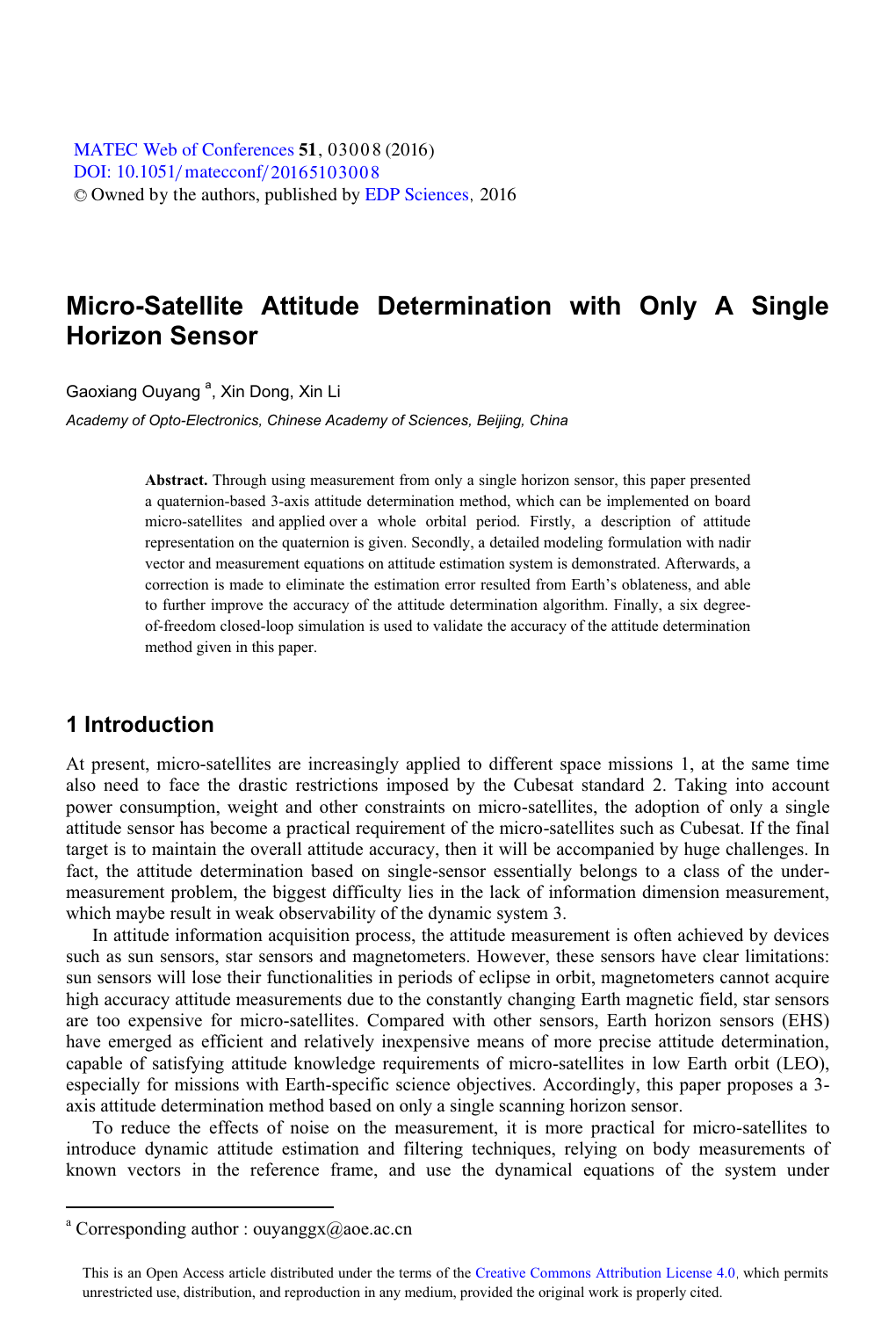consideration. In this paper, a quaternion-based extend Kalman filter (EKF) is developed to estimate the attitude history of LEO satellites using EHS and gyros, meanwhile the 3-axis attitude pointing accuracy always remains within the error range of 4 deg. Remarkably, the pointing accuracy of the roll-pitch orientation, which mainly impacts on Earth observation missions 1, stays within the 1 deg of margin.

Here are some coordinate system definitions, the Local Vertical Local Horizontal (LVLH) frame describes the current orbit frame of the satellite, and has its origin at the center of mass of the satellite. The coordinate axis  $z_L$  points towards the center of the earth (direction of the nadir),  $y_L$  points opposite to the satellite's angular momentum, and  $x_l$  completes the right-handed triad. The instantaneous LVLH frame is used as reference to measure the local attitude of the satellite. Body frame is an orthogonal coordinate system fixed to the satellite body with origin at its center of mass. Measurement frame is known in advance, and all measurements of the sensor are expressed in the measurement frame. The symbols  $\hat{x}$  and  $x^{\times}$  denote the estimate and the cross-product matrix associated with *x*, respectively.

The paper is organized as follows. Section 2 provides the modeling on system state equation and measurement equation, and a full expression of the nadir vector in the satellite's body frame. A simple analytical method for Earth's oblateness correction is given in Section 3. Section 4 presents a six degree-of-freedom closed-loop simulation, which is used to observe and compare the performance of the attitude determination algorithm developed by different type of measurement errors and estimators. Finally, Section 5 summarizes this paper.

# **2 Quaternion-Based EKF Estimator**

### **2.1 System Model**

A seven-element state vector, *x*, consisting of the quaternion **q** and the gyro-bias **b**, is defined as

$$
x = \begin{bmatrix} \mathbf{q} & \mathbf{b} \end{bmatrix} \tag{1}
$$

**For simply, the angular rate**  $\mathbf{\omega}_{m}$ **, as the gyro outputs, is directly used as an alternative to attitude** dynamics, so the system of differential equations governing the state is defined as

$$
\dot{\mathbf{q}} = \frac{1}{2} \Omega (\mathbf{\omega}_m - \mathbf{b}) \cdot \mathbf{q}
$$
 (2)

where the state equation  $\Omega$  is consistent with definition given in 4, the gyro bias **b** is assumed to be Gaussian white noise, and other noise is omitted. For implementation of the discrete time Kalman filter (KF) equations, we need to discretize the above state propagation model (2) as follows

$$
\hat{q}_{k+1}^- = \mathbf{\Theta} \; \hat{q}_k^+ \tag{3}
$$

where the matrix **Θ** is given as

$$
\mathbf{\Theta} = \mathbf{c} \left| \Delta \hat{\mathbf{\omega}} \right| \mathbf{I}_{3 \times 3} - \frac{\hat{\mathbf{\omega}}^{\times}}{\left| \hat{\mathbf{\omega}} \right|} \mathbf{s} \left| \Delta \hat{\mathbf{\omega}} \right| + \frac{\hat{\mathbf{\omega}} \hat{\mathbf{\omega}}^{\mathrm{T}}}{\left| \hat{\mathbf{\omega}} \right|^2} (1 - \mathbf{c} \left| \Delta \hat{\mathbf{\omega}} \right|) \tag{4}
$$

where the common practice of writing s· for sin(·) and c· for cos(·) is adopted. The expression Δ**ω**<sup>∂</sup> is represented as  $\Delta \hat{\omega} = (\omega_m - \mathbf{b}) \Delta t$ , and  $\Delta t$  is the sampling period. The symbol  $I_{3\times 3}$  is identity matrix with three dimensions. with three dimensions.

Because of singularity caused by the unit norm constrain of the quaternion 4, a six-state error model is used for propagation of covariance. Moreover, a multiplicative error model is employed, then the discrete process model for the error state is obtained as

$$
\Delta x = \begin{bmatrix} \delta \dot{\mathbf{q}} \\ \Delta \dot{\mathbf{b}} \end{bmatrix} = \begin{bmatrix} \mathbf{\Theta} & \mathbf{\Psi} \\ \mathbf{0}_{3 \times 3} & \mathbf{I}_{3 \times 3} \end{bmatrix} \begin{bmatrix} \delta \mathbf{q} \\ \Delta \mathbf{b} \end{bmatrix}
$$
 (5)

where the matrix **Θ** is the same as (4), and the matrix **Ψ** is defined as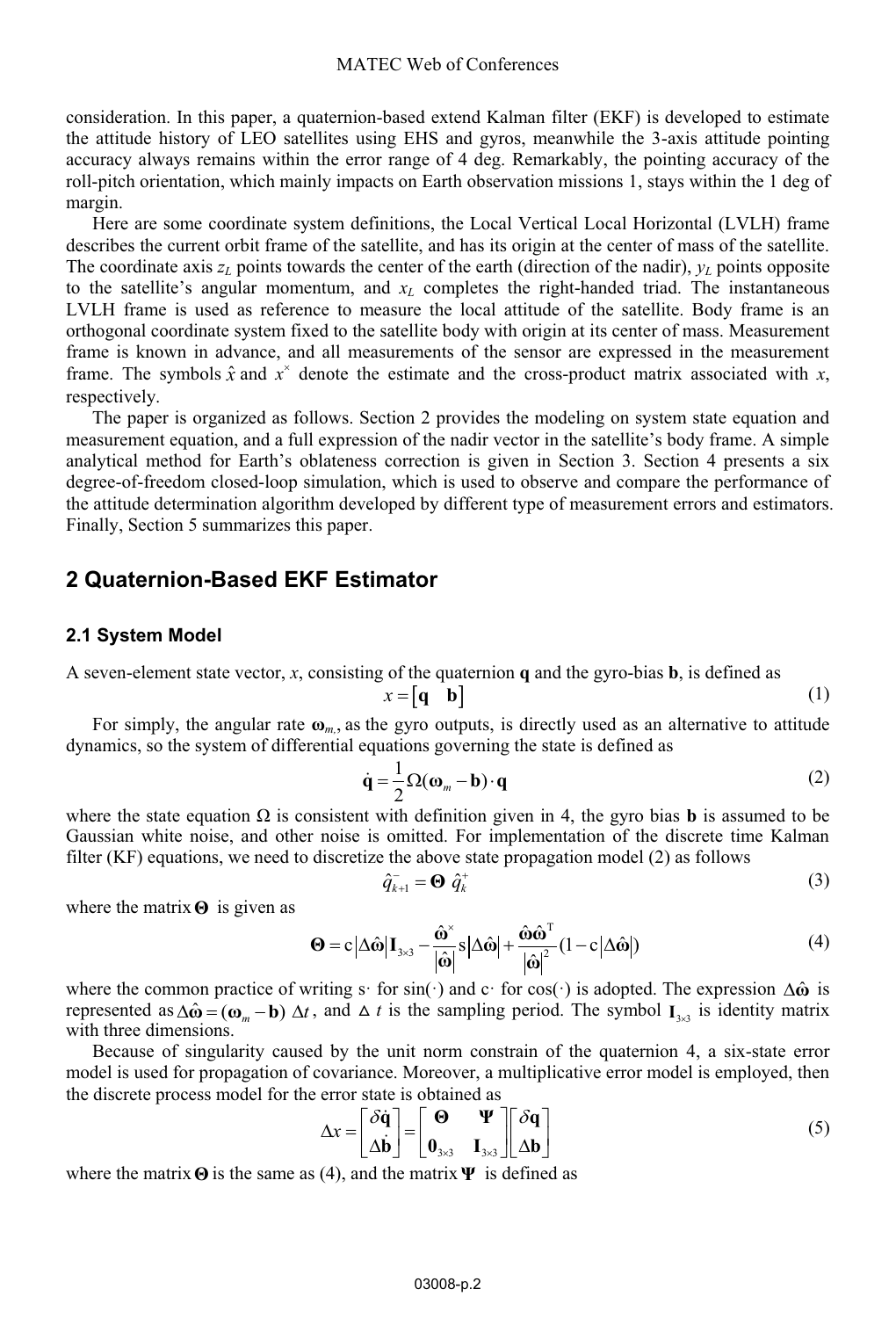$$
\Psi = -\Delta t \cdot \mathbf{I}_{3\times 3} + \frac{\hat{\omega}^*}{|\hat{\omega}|^2} (1 - c|\Delta \hat{\omega}|) -
$$
  

$$
\frac{1}{|\hat{\omega}|^3} (\Delta t |\Delta \hat{\omega}| - s|\Delta \hat{\omega}|) (\hat{\omega}^*)^2
$$
 (6)

The covariance matrix  $Q_k$  of the noise in the discrete time system can be approximated by twoorder Taylor series, according to reference [5].

$$
Q_{k} = \frac{\Delta t}{2} \begin{pmatrix} \mathbf{\Theta} & \mathbf{\Psi} \\ \mathbf{0}_{3\times 3} & \mathbf{I}_{3\times 3} \end{pmatrix} \cdot Q + Q \cdot \begin{bmatrix} \mathbf{\Theta} & \mathbf{\Psi} \\ \mathbf{0}_{3\times 3} & \mathbf{I}_{3\times 3} \end{bmatrix}^{T}
$$
 (7)

where the *Q* is the spectral density of the white noise process of system dynamics.

### **2.2 Roll/Yaw Measurements**

In the measurement configuration given by this article, the single EHS fixed on body y axis directly provides pitch axis knowledge, besides, based on the geometrical relationship, the EHS can provide roll axis attitude information [6], which is calculated as follows

$$
\theta = \frac{1}{2} (\omega_{so} - \omega_{si})
$$
\n
$$
\varphi = \frac{\pi}{2} - \arcsin(\rho / \sqrt{c^2 \gamma + s^2 \gamma \times c 0.5 \omega_{so} \times c 0.5 \omega_{si}})
$$
\n
$$
-\arctan(c\gamma / s\gamma \times c 0.5 \omega_{si})
$$
\n(8)

where the scan angle width  $\omega_{so}$  and  $\omega_{si}$  are defined the arc length of the EHS's scanning axis which crosses from the Earth-in to Earth-out and from Earth-in to baseline respectively. Semi-scan angles *γ*  is a known hardware parameter. The Earth disk visible from the satellite at an altitude *h* is of angular radius *ρ* is defined by

$$
\rho = \arcsin\left(\frac{R_e}{R_e + h}\right) \tag{9}
$$

where the variable  $R_e$  denotes the radius of the Earth.

Although the EHS fixed on pitch axis is unable to directly measure the yaw information, the attitude kinematics equation implies that the roll angle  $\varphi$  couples with yaw attitude  $\psi$ . If the 3-axis angles are small, the attitude coupled kinematics equation is given by

$$
\begin{bmatrix} \dot{\varphi} \\ \dot{\theta} \\ \dot{\psi} \end{bmatrix} = \begin{bmatrix} \omega_x \\ \omega_y \\ \omega_z \end{bmatrix} + \begin{bmatrix} 1 & \psi & -\theta \\ -\psi & 1 & \phi \\ \theta & -\varphi & 1 \end{bmatrix} \begin{bmatrix} 0 \\ \omega_0 \\ 0 \end{bmatrix}
$$
\n(10)

where orbital angle velocity  $\omega_0$  is always assumed to be constant. When  $\omega_x = \omega_z = 0$ , then the trajectory of roll and yaw angle follow after solving differential Equation(10) as

$$
\varphi(t) = \varphi(t_0) \cos \omega_0 (t - t_0) + \psi(t_0) \sin \omega_0 (t - t_0)
$$
  

$$
\psi(t) = \varphi(t_0) \sin \omega_0 (t - t_0) + \psi(t_0) \cos \omega_0 (t - t_0)
$$
 (11)

As obviously seen from Equation(11), every 1/4 orbital period, the roll and yaw angle values exchange, which is also known as the orbital gyrocompass in reference 7-8. So it makes full use of the dynamical coupling effect to estimate the yaw angle through roll axis measurements indirectly.

#### **2.3 Vector Measurements**

We now will give a detailed derivation of the unit vector in the coordinate system of the horizon sensor, which points from the center of the pinhole camera to the center of the Earth. This vector will be referred to as the "nadir vector". The horizon sensor is always looking in the -z direction, thus the pointing vector  $\mathbf{E}_o$  of a nadir-pointing EHS should be  $\begin{bmatrix} 0 & 0 & -1 \end{bmatrix}^T$ . Since the EHS is not looking directly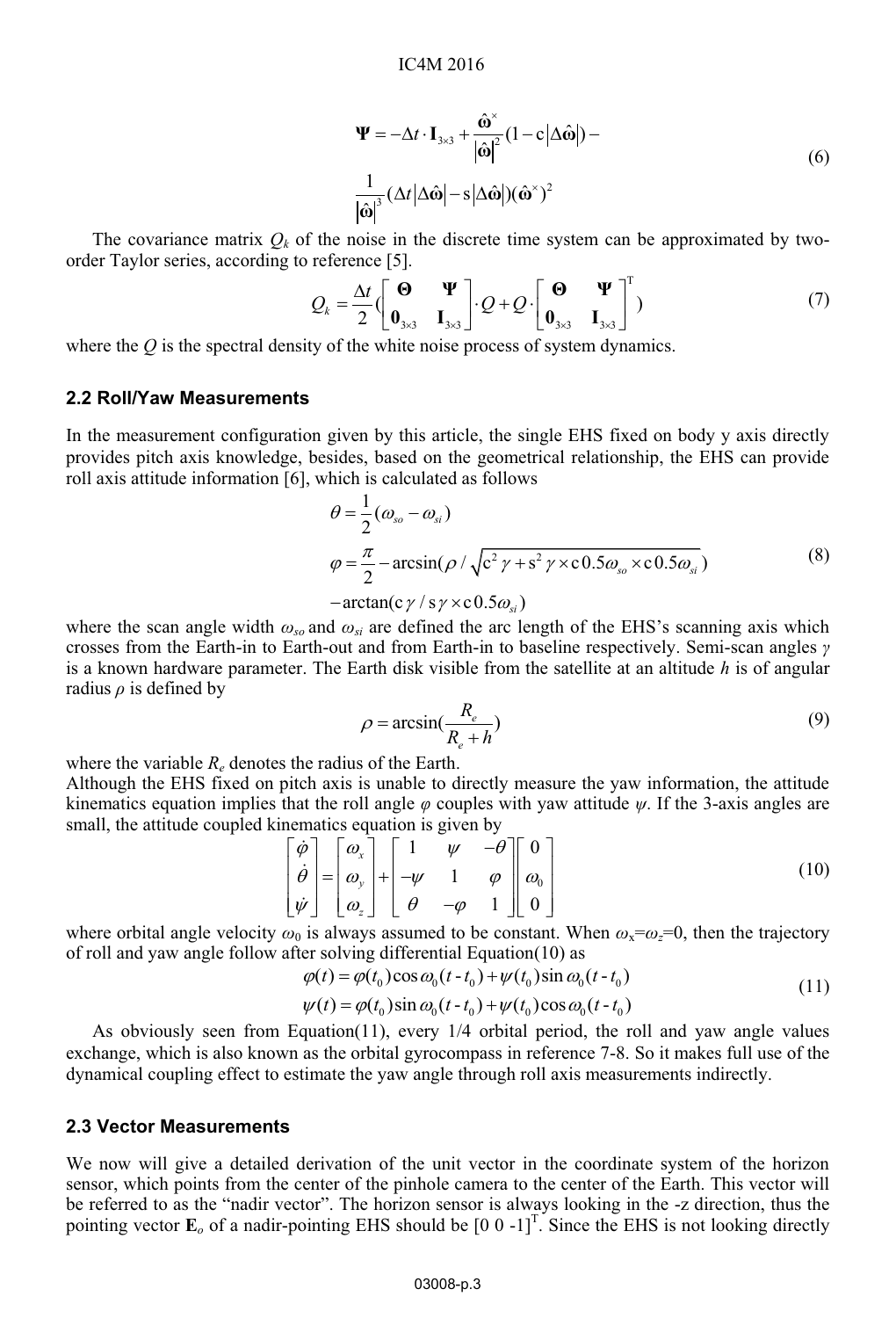#### MATEC Web of Conferences

at the Earth center in the presence of attitude angles, a sequence of two rotations can be defined to describe the alignment of the EHS coordinate system with that of a nadir-pointing EHS. These consist of (i) rotating the EHS again about itself *z*-axis by an angle –*φ*; (ii) rotating a nadir-pointing EHS about itself *x*-axis by an angle *θ*, then. These angles have already been measured with EHS: they are the pitch and negative roll angles given in Equation(8) respectively. To compute the nadir vector in the coordinate system of the rotated EHS, we simply apply the rotation matrices to the nadir vector **E***<sup>o</sup>* as follows:

$$
\mathbf{E}_s = \mathbf{R}_x(\theta) \mathbf{R}_z(-\varphi) \mathbf{E}_o = \begin{bmatrix} -\sin(\theta) \\ -\sin(-\varphi)\cos(\theta) \\ \cos(-\varphi)\cos(\theta) \end{bmatrix}
$$
(12)

Afterwards, combining with the known of EHS setup matrix, the above vector **E**s is transferred and expressed in the body frame as follows,

$$
\mathbf{E}_{b} = \begin{bmatrix} 0 & -1 & 0 \\ 1 & 0 & 0 \\ 0 & 0 & 1 \end{bmatrix} \begin{bmatrix} -\sin(\theta) \\ -\sin(-\varphi)\cos(\theta) \\ \cos(-\varphi)\cos(\theta) \end{bmatrix} = \begin{bmatrix} \sin(-\varphi)\cos(\theta) \\ -\sin(\theta) \\ \cos(-\varphi)\cos(\theta) \end{bmatrix}
$$
(13)

Now, the nadir vector  $\mathbf{E}_b$  is used as the measurement in body frame to yield filtering residual.

### **2.4 Measurement Model**

As shown in the previous section, the EHS measurements have been used to construct the nadir vector in the body frame. Hence, the measurement equation can be written as,

$$
z_k = \mathbf{E}_b + v_k \tag{14}
$$

Which results in the measurement residual,

$$
z_k - \hat{z}_k = \mathbf{E}_b - C(\hat{\mathbf{q}})\mathbf{E}_o + \nu_k
$$
 (15)

The measurement noise covariance matrix is given as

$$
R_k = E\left[\nu_k^{\mathrm{T}}\nu_k\right] = \begin{bmatrix} \sigma_{\varphi}^2 & 0\\ 0 & \sigma_{\theta}^2 \end{bmatrix}
$$
 (16)

Using an approximation to attitude direction matrix  $C(\hat{\mathbf{q}}) \approx (\mathbf{I}_{3\times 3} - \delta \mathbf{\theta}^*) C(\mathbf{q})$  as shown in 4, so the nuired sensitivity matrix for our measurement model can be derived as required sensitivity matrix for our measurement model can be derived as

$$
H_k = \frac{\partial z_k}{\partial \mathbf{E}_b} \frac{\partial \mathbf{E}_b}{\partial \mathbf{\theta}} = \begin{bmatrix} 2(r_x^* \hat{z}_k)^T & \mathbf{0}_{1 \times 3} \\ 2(r_y^* \hat{z}_k)^T & \mathbf{0}_{1 \times 3} \end{bmatrix}
$$
 (17)  
where the vector  $r_x$  and  $r_y$  are the first and second row of the transformation matrix from the body to

the sensor frame, respectively. In order to reduce the amount of computations in the filtering process, we draw lessons from reference 9 to transfer the above measurement model (14)-(17) to equivalent form as below

$$
z_{k} = \mathbf{E}_{b}^{x}(C(\hat{\mathbf{q}}) \cdot \mathbf{E}_{o}) + v_{k}
$$
  
\n
$$
R_{k} = \begin{bmatrix} \sigma_{\varphi}^{2} & 0 \\ 0 & \sigma_{\vartheta}^{2} \end{bmatrix}, H_{k} = \begin{bmatrix} \mathbf{I}_{2\times 2} & \mathbf{0}_{2\times 4} \end{bmatrix}
$$
\n(18)

The advantage of the measurement model (18) is that both the sensitivity matrix  $H<sub>k</sub>$  and the discrete process model (5) are constant, so a steady-state KF is applied by solving the corresponding Riccati equation 10. The resulting filter calculation cost will be greatly reduced compared with the situation using the measurement model (14)-(17), meanwhile the attitude estimation precision obtained by the steady-state KF is not decreased, as shown in following simulation.

#### **2.5 Correction Equations**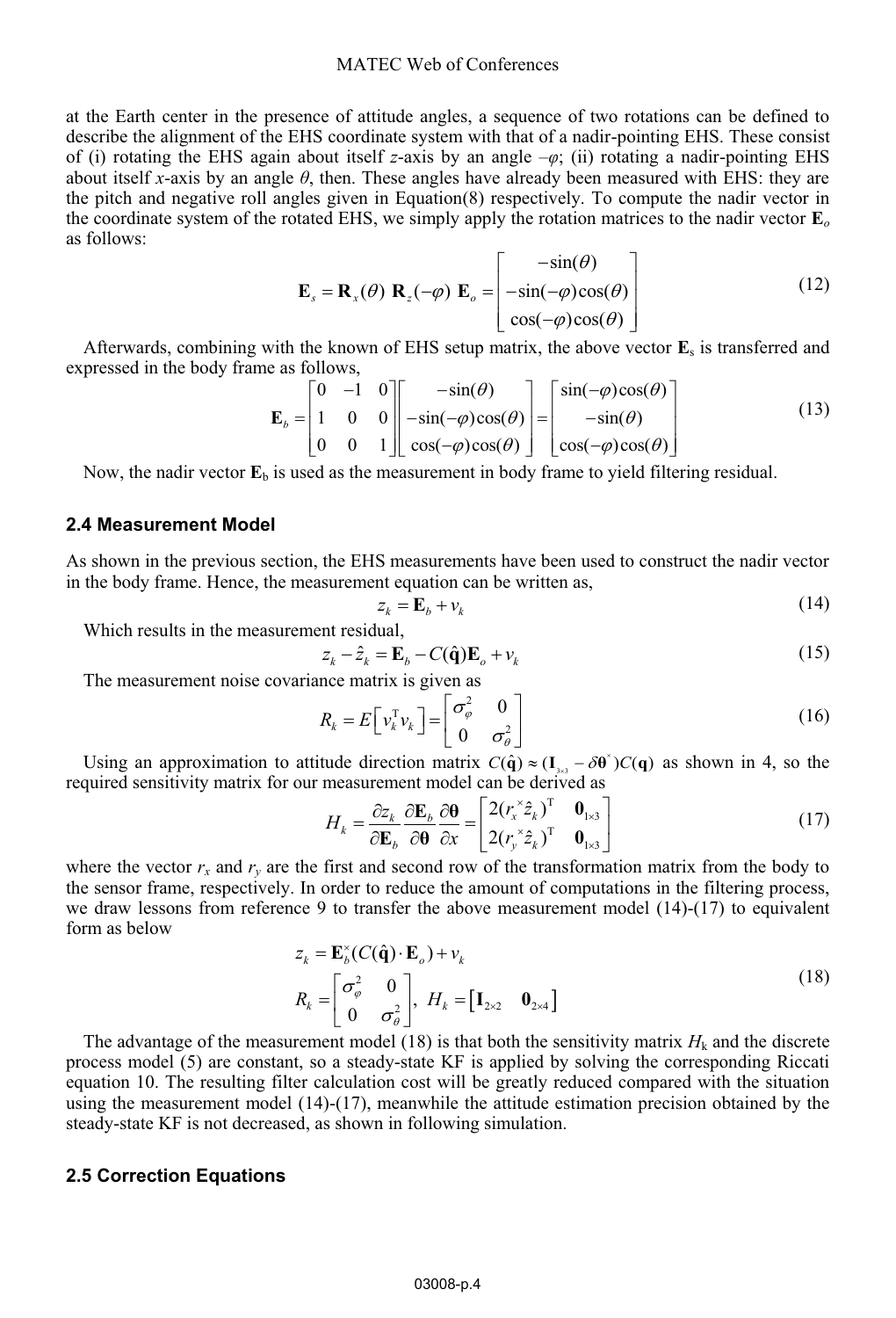### IC4M 2016

In the case, Murrell's approach to sequentially process the vector measurements is implemented 4. The recursive calculation form of KF gain is given as follows

$$
K_{k} = P_{k}^{-} H_{k}^{T} \left[ H_{k} P_{k}^{-} H_{k}^{-} + R_{k} \right]^{-1}
$$
\n(19)

For covariance propagation, Joseph's form is used as follows

$$
P_k^+ = (\mathbf{I}_{6\times6} - K_k H_k) P_k^-(\mathbf{I}_{6\times6} - K_k H_k)^T + K_k R_k K_k^T
$$
\n(20)

Then, the state vector  $x$  is updated as follows

$$
\hat{\mathbf{q}}_k^+ = \delta \hat{\mathbf{q}}_k \otimes \hat{\mathbf{q}}_k^- = \frac{1}{\sqrt{1 + ||\delta \hat{\mathbf{q}}_k||^2}} \begin{bmatrix} \delta \hat{\mathbf{q}}_k \\ 1 \end{bmatrix} \otimes \hat{\mathbf{q}}_k^- \tag{21}
$$

$$
\hat{\mathbf{b}}_k^+ = \hat{\mathbf{b}}_k^- + \delta \hat{\mathbf{b}}_k
$$

# **3 Earth'S Oblateness Corrections**

Actually, the Earth's oblateness contributes the most of error source of attitude determination based on horizon sensor 11. Instead of treating the total measurement errors as white noise in this paper, an effort is made to develop a realistic systemic error model.

Assuming the spacecraft's position known, the error duo to the Earth's oblateness can be eliminated by considering variation of Earth's radius with latitude. The correction based on earth model for the Earth's oblateness is given as

$$
\cos \eta = \cos \eta_0 \left[ 1 + f \cdot F(\phi, \sigma) \right] \tag{22}
$$

where  $\eta_0$  is the nadir angle ignoring the effect of flattening, the *f* is Earth ellipsoid,  $F(\varphi,\sigma)$  is the function of error modification for Earth's oblateness, as follows,

$$
F(\phi,\sigma) =
$$
  
\n
$$
\frac{R_e^4}{r^2(r^2 - R_e^2)} \left[ s^2 \phi + \frac{r^2 - R_e^2}{R_e^2} c^2 \phi s^2 \sigma + \frac{2\sqrt{(r^2 - R_e^2)}}{R_e} c \phi s \phi s \sigma \right]
$$
\n(23)

where *r* represents the distance between the satellite and the Earth center, *φ* is the latitude of the subsatellite point,  $\sigma$  is the azimuth of horizon point with respect to the local eastward direction. Then the correction for Earth's oblateness is given by

$$
\delta \varphi = \frac{f \cdot c \eta_0}{2} \left[ \frac{c \alpha}{s \gamma \cdot s \beta_0} (F(\phi, \sigma_1) - F(\phi, \sigma_2)) - \frac{s \alpha}{c \gamma} (F(\phi, \sigma_1) + F(\phi, \sigma_2)) \right]
$$
\n
$$
\delta \theta = \frac{f \cdot c \eta_0}{2} \left[ \frac{s \alpha}{s \gamma \cdot s \beta_0} (F(\phi, \sigma_1) - F(\phi, \sigma_2)) + \frac{c \alpha}{c \gamma} (F(\phi, \sigma_1) + F(\phi, \sigma_2)) \right]
$$
\n(24)

where the variables  $\sigma_1$ ,  $\sigma_2$  and  $\chi$  are calculated respectively as follows,

$$
\sigma_1 = \alpha - \chi - \arcsin \frac{\sqrt{R_e^2 - r^2 \cdot c^2 \gamma}}{R_e}
$$
  

$$
\sigma_2 = \alpha - \chi + \arcsin \frac{\sqrt{R_e^2 - r^2 \cdot c^2 \gamma}}{R_e}
$$
  

$$
\chi = \arctg(tg(i)\cos(u)), \quad s\beta_0 = \frac{\sqrt{R_e^2 - r^2 \cdot c^2 \gamma}}{r \cdot s\gamma}
$$

Finally, the correct calculation of the roll and pitch attitude angles are shown as follows,

$$
\hat{\varphi} = \hat{\varphi}_0 - \delta \varphi, \quad \hat{\theta} = \hat{\theta}_0 - \delta \theta \tag{25}
$$

# **4 Simulation Results**

The initial conditions considered for our simulation were chosen as shown in Table 1: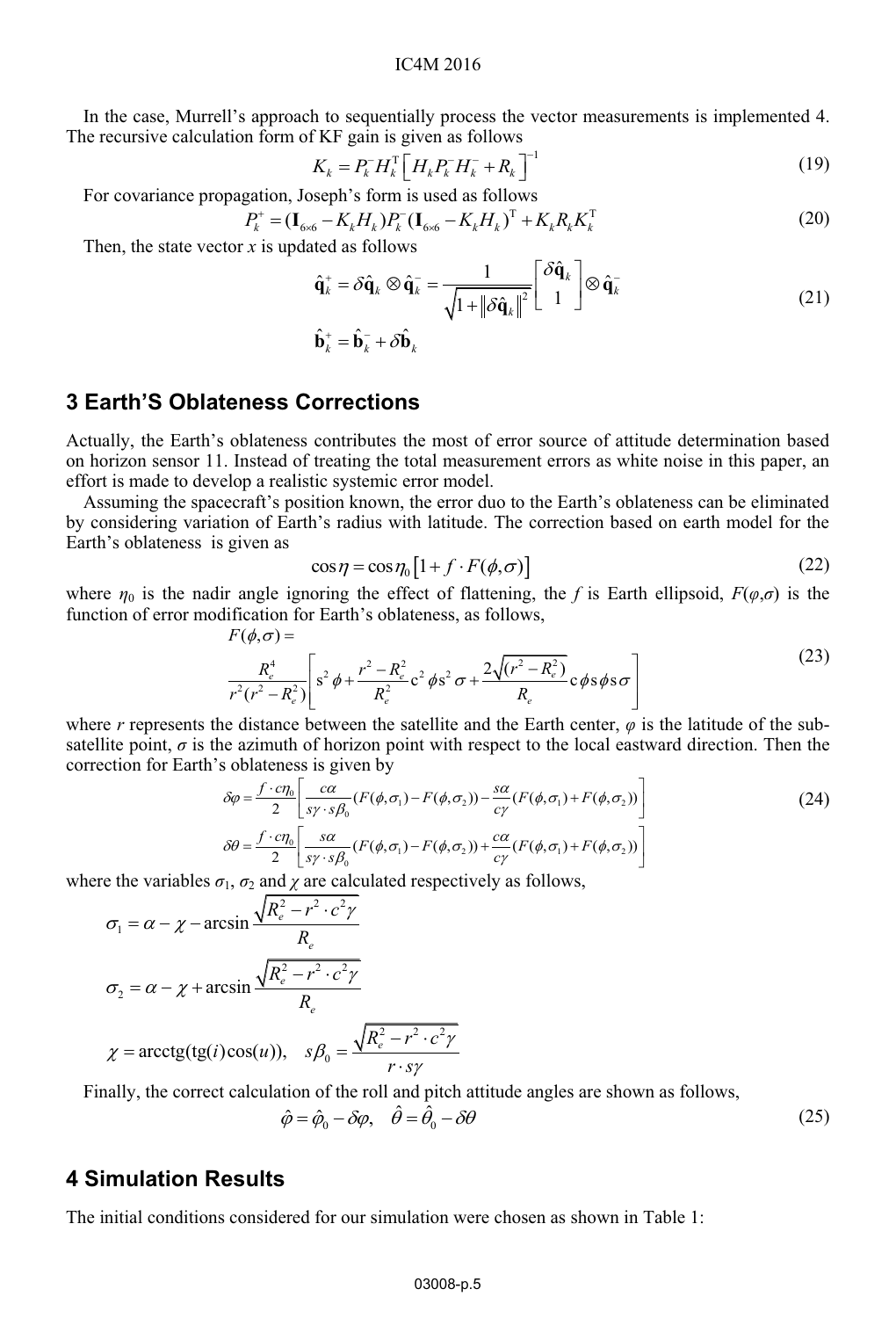#### MATEC Web of Conferences

| Table 1 Parameter setting for simulation   |                                   |                              |
|--------------------------------------------|-----------------------------------|------------------------------|
| <b>Parameter</b>                           | Value                             | Unit                         |
| $a^a$                                      | 6921.7990                         | km                           |
| $e^{b}$                                    |                                   |                              |
| $i^c$                                      | 98.0475                           | deg                          |
| $q_0$                                      | $[-0.000207, 0.000233, 0.000281,$ |                              |
|                                            | 1.0]                              |                              |
| d<br>$\boldsymbol{\omega}_{angle}$         | $[0,-0.004,0.002]$                | rad/sec                      |
|                                            | 55                                | deg                          |
| $\vec{b}_0^e$                              | 0.05                              | deg/hr                       |
|                                            | 0.5                               | sec                          |
| $\frac{\Delta t}{\mathbf{I_s}^{\text{f}}}$ | diag ${57,150,152}$<br>$10^{-2}$  | $\text{kg} \cdot \text{m}^2$ |
| $\sigma_{\varphi}$                         |                                   |                              |
| $\sigma_{\theta}$                          | $10^{-2}$                         |                              |

<sup>a</sup>The variable a is orbital semi-major.

<sup>b</sup>The variable e is orbital eccentricity.

c The variable i is orbital inclination.

<sup>d</sup>The  $\omega_{angle}$  is initial angle rate.

<sup>e</sup>The  $\mathbf{b}_0$  is initial gyro drift bias.

<sup>f</sup>The  $I_s$  is the moment of inertia matrix, which is diagonal matrix.

We assume that no Sun obtrusions are present (although this is not truly realistic). At each time instant all available LVLH nadir vector and body measurements are used to form the KF gain matrix in Equation(19). Then, the quaternion estimate is found using Equation(21).

It is clearly shown in the Figure 1 that the yaw errors are much larger than other axis. This is since the knowledge of yaw axis is not directly acquired by the EHS. Furthermore, as expected, the accuracy changes as the orbital period changes. In contrast, the roll and pitch attitude estimation are all kept within a small margin of error.



**Figure 1.** Estimation Errors of recursive EKF without Correction

Through correcting the error caused by the Earth's oblateness, the roll axis pointing accuracy has been further improved, but for improvement of pitch axis was not obvious, as shown in Figure 2. The estimate accuracy of the roll-pitch axis met the pointing accuracy requirement of 1 deg, in spite of the relatively larger estimation error in yaw direction.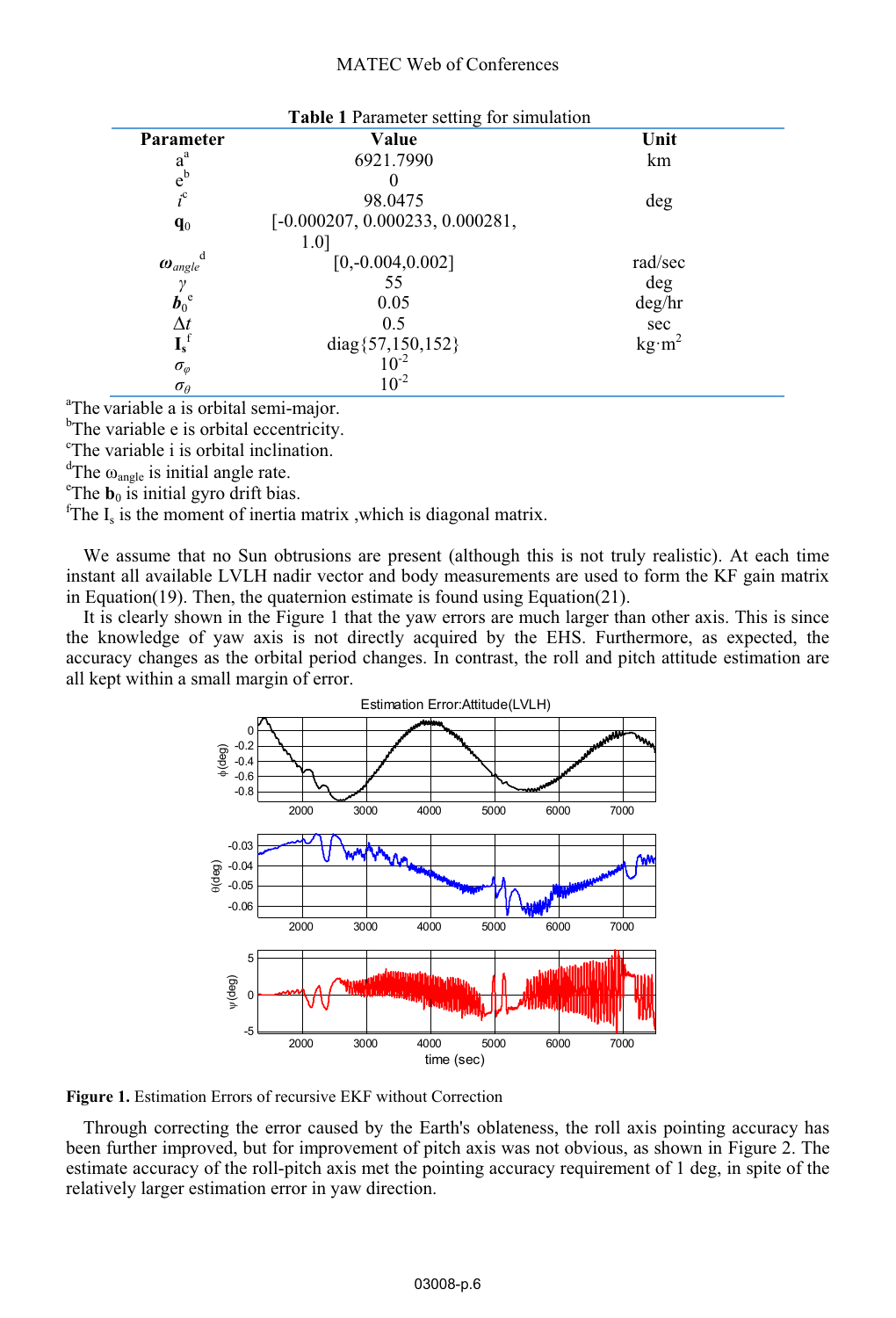## IC4M 2016



**Figure 2.** Estimation Errors of recursive EKF with Correction

As mentioned earlier, the recursive KF gain filter can be modified to its steady-state implementation, to do away with its long transients and reduce computing cost. The constant gain K is [0.8697, 389.1524, 0.0, -0.4095, 0.8692, -0.4097]<sup>T</sup>, based on the measurement equation (18). The performance with the recursive gain filter for a sample run is illustrated in Figure 3.





As seen from Figure 3, the estimates of 3-axis attitude angles quickly tend to convergence after the transition process. This indicates that the steady-state KF can receive the same estimation accuracy as the KF with recursive gain, but contrast it will greatly reduce the amount of calculations.

The existence of the attitude leads to the projected component of orbital speed in three axial directions. So the gyro output includes the disturbance resulted from orbital speed, which causes the gyro drift estimates degraded. It is clearly illustrated in Figure 4 that the estimation errors of gyro drift in the roll-yaw direction are relatively larger. In addition, the coupling effect of close loop control will also increase the complexity of the drift estimation process.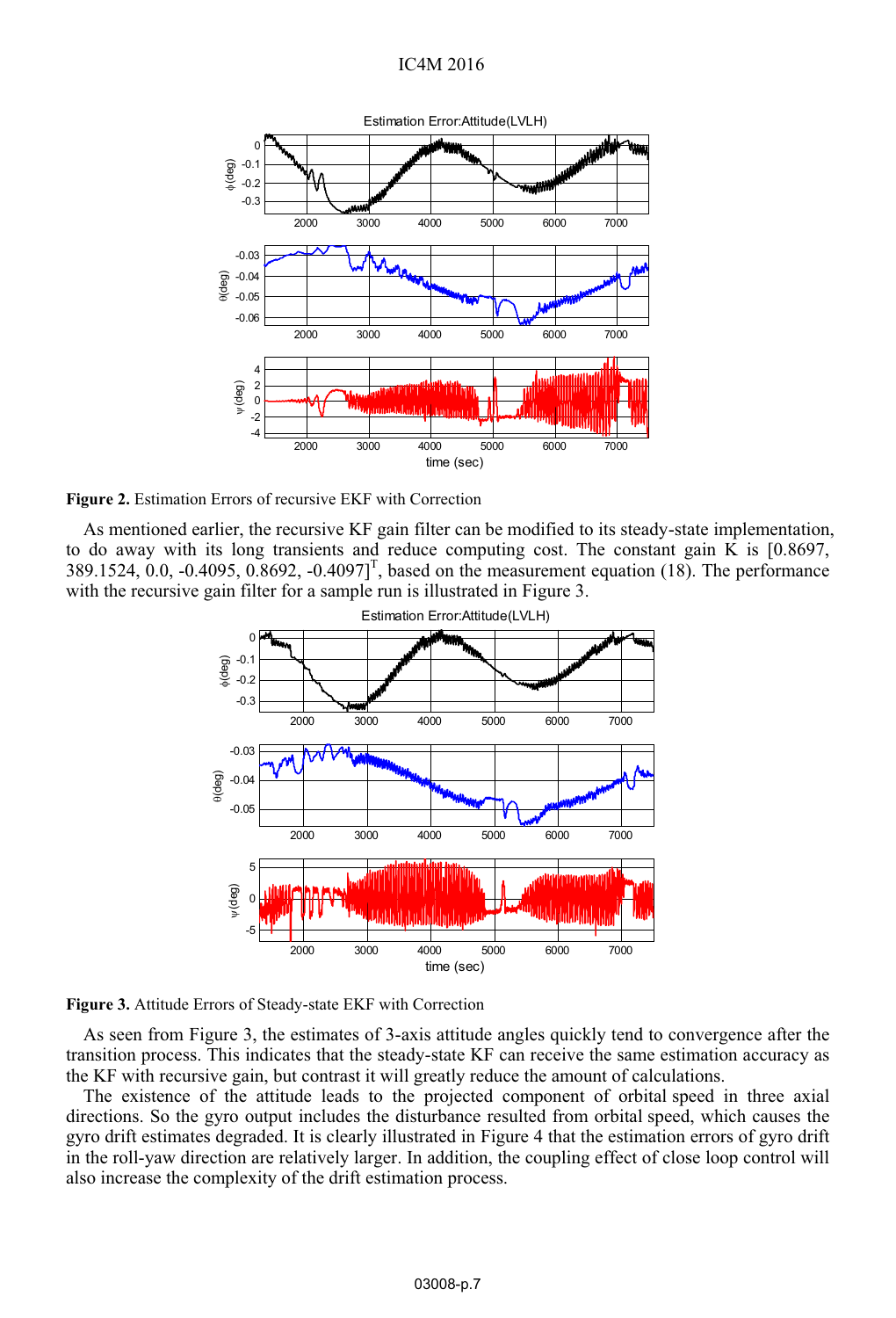

**Figure 4.** Gyro Drift Estimation Error

# **5 Conclusion**

In this paper, a quaternion-based EKF attitude estimation algorithm with only a single horizon sensor has been studied, analyzed and simulated. Although the EHS can't provide directly yaw axis information, but based on the rate-gyro and satellite attitude kinematics equation, the orbital gyrocompass can give the yaw angle estimation and gradually tracks the real yaw attitude. On the other hand, because of no direct access to the yaw measurement, the accuracy of yaw attitude estimation is relatively poor. In spite of this, for earth observation satellite, its normal mission will be not affected, as long as roll and pitch attitude can maintain a certain level of angle estimation accuracy. To further enhance the performance of the estimation algorithm, an effort is made to consider detailed models of sensor measurements and to mend the algorithms in presence of realistic sensor errors, which are resulted from Earth's oblateness. The simulation reveals that the estimation precision of the roll axis obtained further improvement. It is another important superiority that the attitude determination based on a single EHS can be suitable for a whole orbital period. Therefore, the attitude estimation method given by this paper will be an economic and reliable measurement configuration, especially for a class of earth observation micro-satellites.

# **References**

- 1. Sandau, R., Roser, H. P., and Valenzuela, A. 2008. *Small Satellites for Earth Observation*. Berlin: Springer.
- 2. CubeSat Design Specification Rev. 12. California State Polytechnic University. Retrieved August 2015 from: http://org.ntnu.no/studsat/docs/proposal\_1/Cubesat.Design.Specification.pdf
- 3. Trentelman, H. L., Stoorvogel, A. A., and Hautus, M. 2001. *Control Theory for Linear Systems*. Lond: Springer.
- 4. Markley, F. L. and Crassidis, J. L. 2014. *Fundamentals of Spacecraft Attitude Determination and*  Control. New York: Springer.
- 5. Farrel, J. A. 2008. Aided Navigation GPS with High Rate Sensors. New York: McGraw-Hill Companies.
- *6.* Wertz, J. R.,etc. 1978*. Spacecraft Attitude Determination and Control.* Nethrelands: D.Reidel Publishing Company.